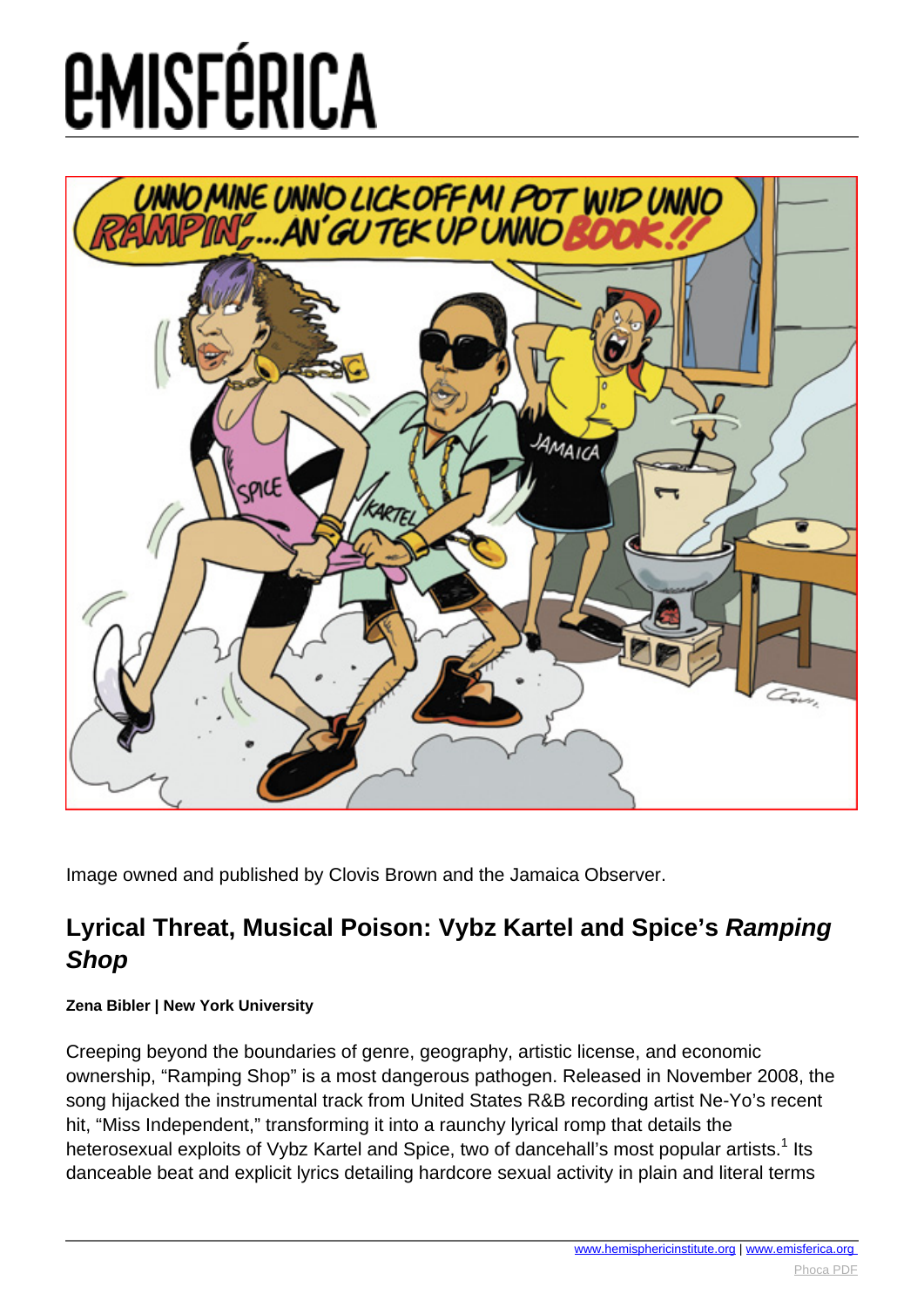situate it in a subgenre of dancehall music called "daggering" music. While "Ramping Shop" is certainly not unique in its lyrical content, it has been used as a pole around which to center discussions of obscenity and ownership, indexing the complicated and intersecting ways that dancehall has proved and continues to prove socially, artistically, financially, and geographically uncontainable.

Dancehall music, movement, and lyrics are both prolific and symbiotic in nature. Riddims (recycled, usually electronically-produced instrumental tracks) provide the framework for songs, which both mimic and generate dance movements in a loop of interpenetration between movement, music, and thematic content.<sup>2</sup> These riddims, which serve as the building blocks for most dancehall songs, are part of a tradition that began much earlier. Deejays as early as the 1950s used "toasting" as an artistic technique, adding their own style to songs by ska bands. In the 1980s the digitization of rhythms enabled dancehall as a nascent genre to auto-reproduce at a breathtaking pace (Hope 2006: 10). The widely practiced remixing, re-fixing, and re-licking old rhythms not only connects dancehall to its musical predecessors but also encourages the production of multiple, similar songs in which dancehall personalities must constantly out-do each other. Facilitated by this productive recycling, the practice of one-upmanship in terms of lyrical violence, sexual "rawness," public feuds, daring dress, and hardcore dance practices has dominated the dancehall aesthetic. Daggering, therefore, is an indicator for many politicians, educators, and concerned parents (usually of a certain education and economic standing) that dancehall has already gone too far.

#### **Branding the (National) Body**



Las May/gleaner company limited, 2009.

According to its detractors, the embodied practices of dancehall dance are mutating as social practices beyond dance-floor boundaries. Critics in the press view sexually explicit songs as "filth," "poison," or "garbage" that menaces the social body by endangering the individual bodies of Jamaican children. For example on 3 February 2009 the Jamaica Gleaner published "'Ramping Shop' – musical poison," a heated essay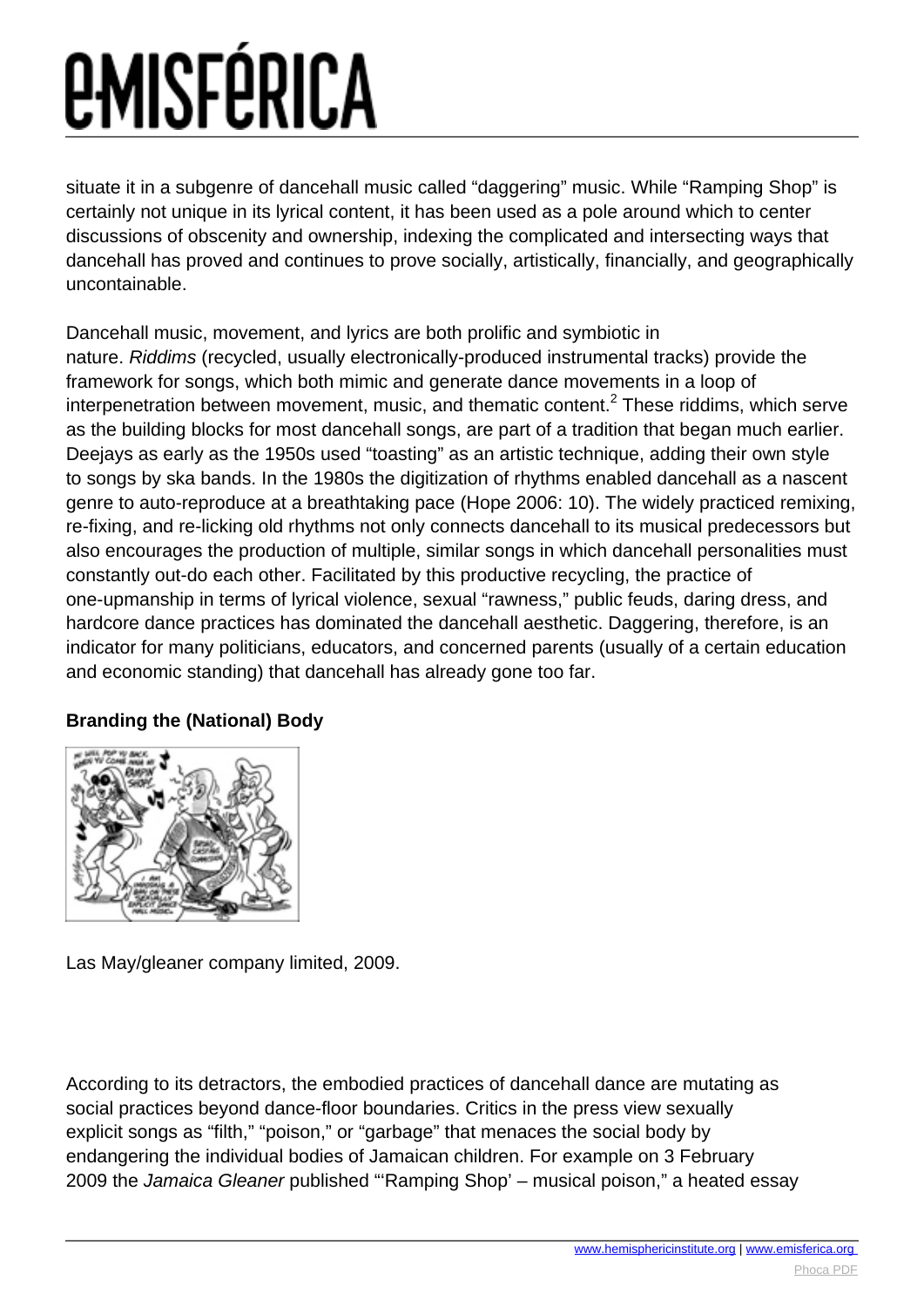# *<u>EMISFÉRICA</u>*

by outspoken dancehall critic and school principal Esther Tyson. After quoting her students about the prevalence and negative effects of the song, Tyson connected Kartel's lyrical content with the degradation of Jamaican bodies and the Jamaican Body: "Until the decent, well-thinking citizens of this nation begin to be outraged and put a stop to this airing of filth, then we have condemned ourselves as a nation doomed for destruction." Five days after the publication of Tyson's complaints, the Jamaica Broadcasting Commission issued a "directive to licencees [sic]" banning the transmission "through radio or television or cable services, any recording, live song or music video which promotes the act of 'daggering', or which makes reference to, or is otherwise suggestive of daggering'" (6 February 2009). $^3$  The Commission's decision illuminates the productive looping that occurs in dancehall music and movement, placing dancehall lyrics in a position of instruction, and framing dance as a rehearsal for social behavior.



Vybz Kartel & spice

Although critics have decried the danger of dancehall to Jamaican youth, they ultimately lament its disconcerting potential to "cross over" national boundaries and thus challenge hegemonic and often commercially motivated representations of Jamaican culture. In another recent article in the Gleaner (22 February 2009), former Prime Minister Edward Seaga locates dancehall culture in an anarchistic, minoritarian space, describing its producers and consumers as "young people who have shallow religious roots, detached from civil society, distanced from the tradition of the family, impatient with frustrating economic barriers and deprived of social space, creating their own order rooted in their own values and imperatives." At the same time, for Seaga, "dancehall subculture" stands to compete with reggae as the accepted "brand" of Jamaica. He demands a decision between "reggae as a global brand with positive world-wide acceptance, or dancehall, with its supporting markets of positive and negative vibes." Yet these remarks seem to point to an ambivalence between attempts to both marginalize dancehall culture and to respond to its ubiquity and catchiness. Looking apprehensively outward, he seems to call for the careful protection of Jamaica as a place where tourists can visit to relax...and spend foreign currency.<sup>4</sup>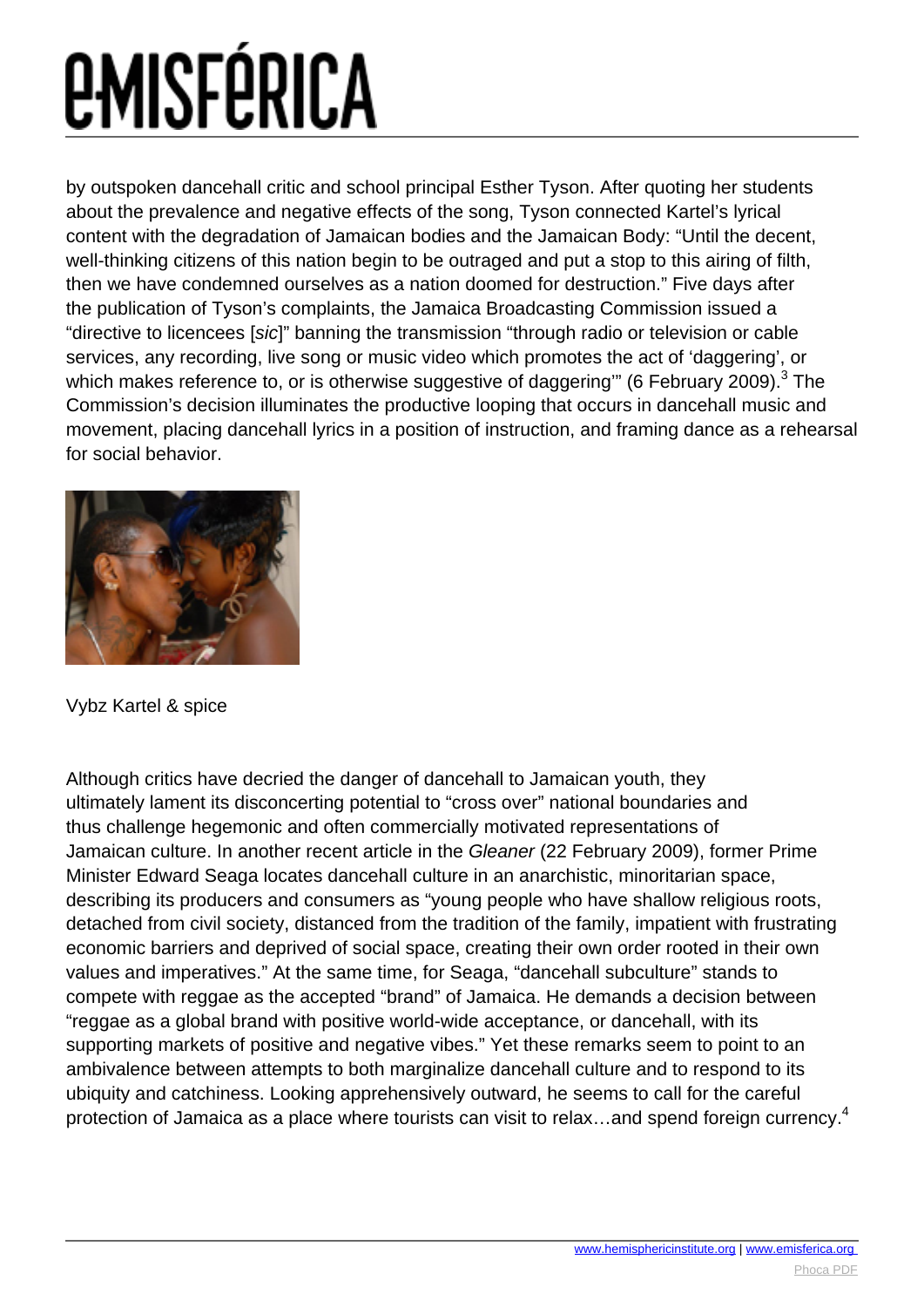Participants met on 4 March 2009 to discuss similar issues, this time in Brooklyn at a community panel organized by the Coalition to Preserve Reggae music (CPR): "Could dancehall be the ruination of reggae and, by extension, the Jamaica brand?" As Jamaicans throughout the diaspora voice similar concerns, narratives of contagion through obscenity and ownership are intertwined. According to the Gleaner (8 March 2009), panel organizers Sharon Gordon and Carlyle McKetty said, "If something is not done soon, the minds of our youths will be corrupted by decadence and they will act out that decadence…our youths will be in danger of being irrevocably impaired […] leading to a retarded society of tomorrow." These remarks, like those of Seaga and Tyson, imply not only that dancehall possesses the capacity to degrade Jamaican bodies, but that the bodies that speak through dancehall are perhaps not authorized to do so, or threaten the jurisdiction of official voices over Jamaican public image.



#### **Intellectual Property and the Informal Economy**

"The Economy" Las May/Gleaner Company Limited, 2009

Dancehall as a musical genre emerged in the atmosphere of economic constrictions following experiments with internationally sanctioned structural adjustment. Faced with a decreasing quality of life, increasing unemployment, dwindling resources, and the devaluation of the Jamaican dollar, many Jamaicans, particularly the swelling number of urban poor, turned to the informal economy for sustenance. This shift coincided and fueled the production of dancehall culture as performing artists, songwriters, deejays, sound system operators, hype men, videographers, vendors, tailors, dressmakers, hairdressers, and dancers contributed to an informal and alternate economic space (Hope 2006: 16-17).

In dancehall production, power is thus decentralized and production often Do-It-Yourself. The use of premade riddims allows for instant responses between artists, long mixes with multiple singers, and an inexpensive mode of creation that doesn't necessarily take place in a recording studio.<sup>5</sup> As widening access to technology expands the roster of potential dancehall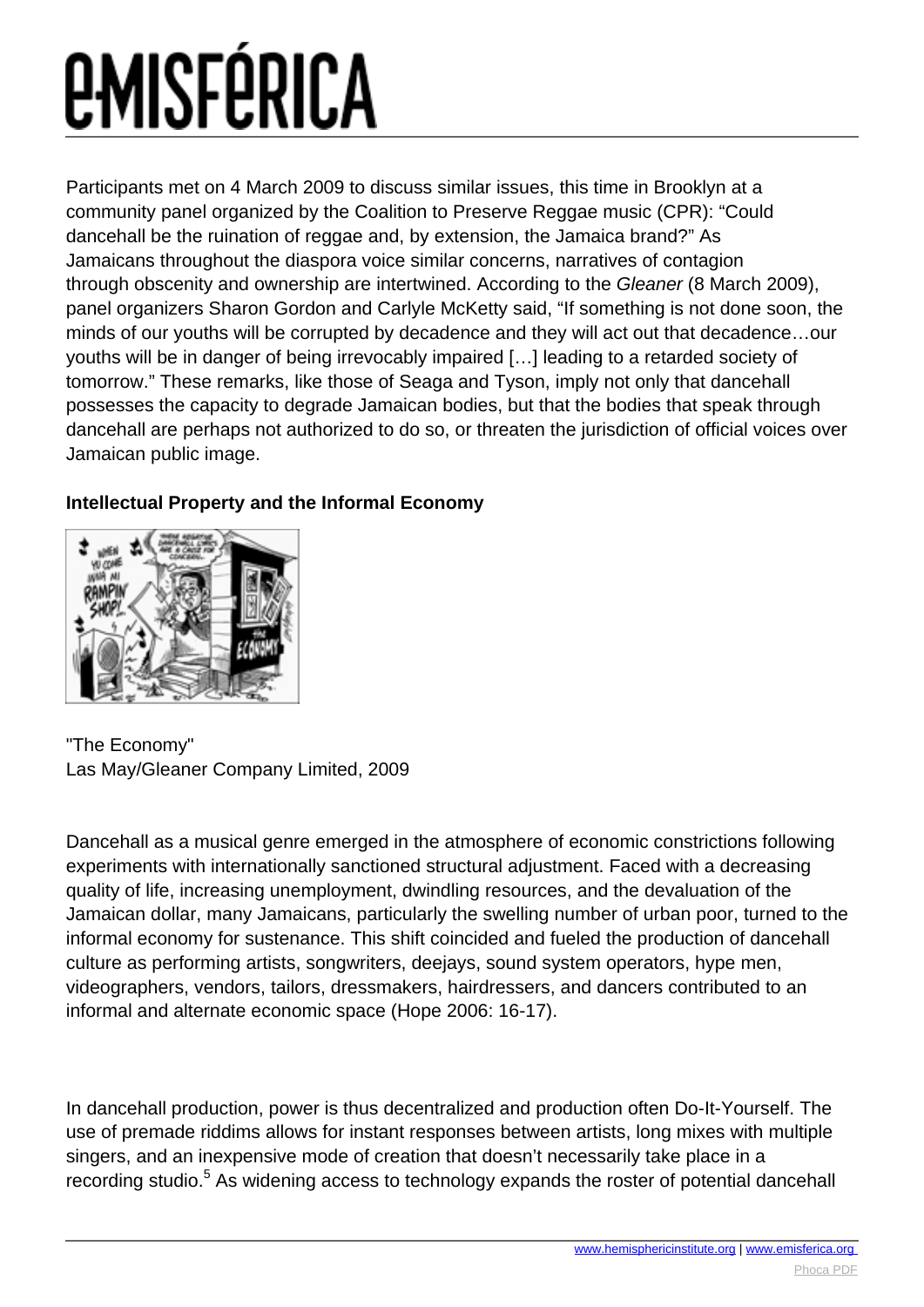artists, it also increases the stores of material from which dancehall can be composed. YouTube becomes both raw source and an engine of distribution, as dancehall/daggering music virally embeds itself in songs of the international formal economy, and the new versions circulate without geographical restrictions.

But such virulence inevitably leads to clashes between the formal and informal economies. On 28 January 2009, Vybz Kartel received an email from EMI stating that "Ramping Shop" infringes upon the copyright of "Miss Independent," and that clearance would not be granted for use of the track. Because Kartel operates outside the major label system, EMI contacted him directly rather than discussing grievances through a chain of command that normally includes producers, managers, and label executives.<sup>6</sup>

The reaction of EMI to Vybz Kartel and Spice's "Ramping Shop" and the heated debates that continue to take place in Jamaica reflect anxieties of contagion and containment that mirror the viral reproduction of dancehall media. Moreover, these debates circulate throughout the Jamaican diaspora, which itself arose in part as a result of the same economic constriction that spawned dancehall culture. Attempts to curb the spread particularly of daggering dancehall lyrics and dancing have been legitimated by the need to protect youthful Jamaican bodies from contamination and pollution of the social and embodied practices that are associated with the space of the dancehall. At the same time these debates seem to culminate in questions of legitimacy. Who may use a certain instrumental track? Which artists should receive state support? Who has the right to represent Jamaica(ns)?

#### **Virile Virality**



#### YouTube Ramping Shop

In their email to Kartel, EMI representatives also demanded that "(i) all recordings of the infringing track will be recalled and destroyed and that no further copies will be issued, and (ii) that the audio and/or video will be taken down immediately from all Internet sites." But this last request is almost laughable.<sup>7</sup> Recalling the original conditions of dancehall production, the internet decentralizes social relations around music and dance in ways that make global circulation inevitable, and the legal containment of viral media difficult if not impossible. On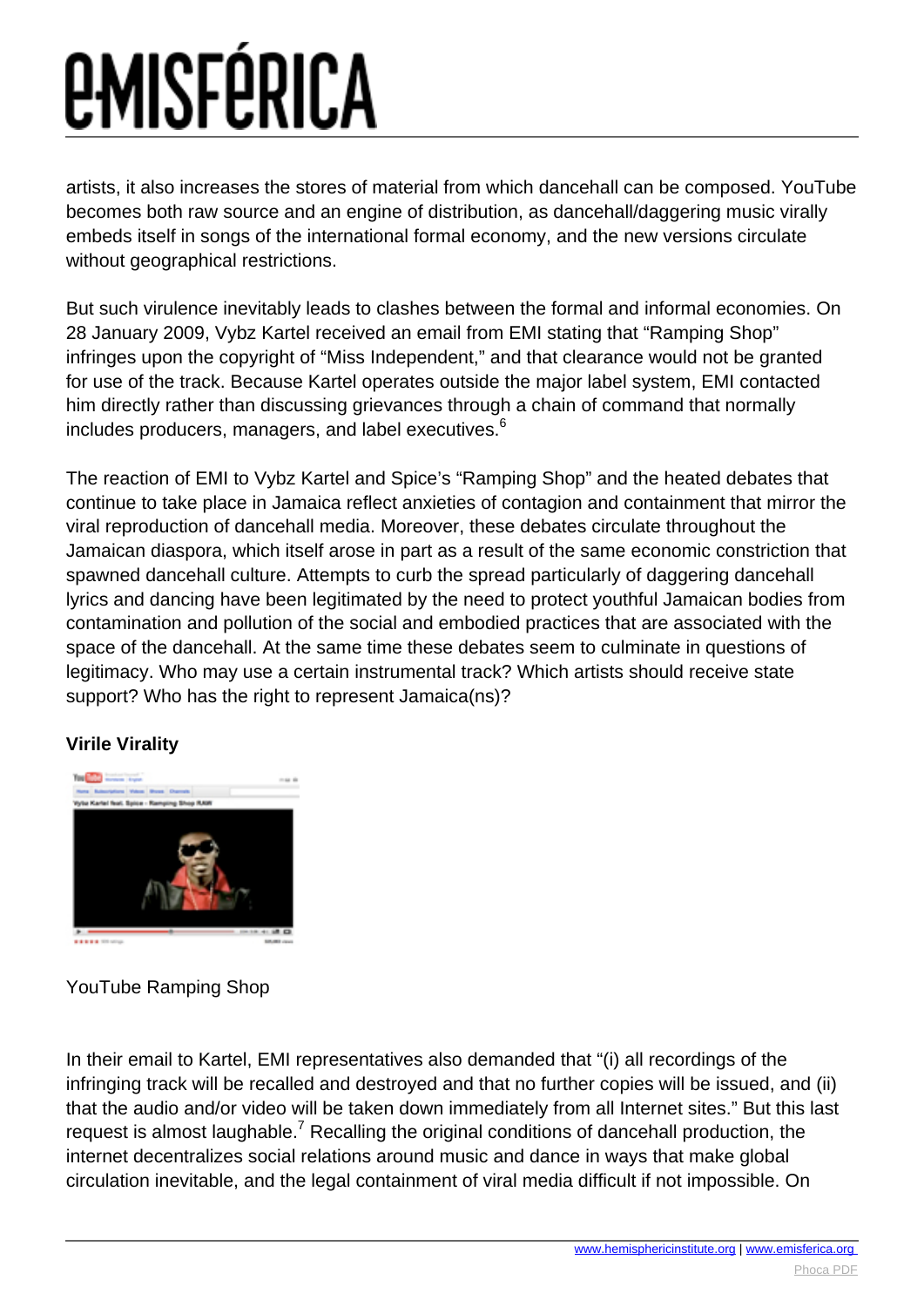YouTube, Kartel's version of the "Miss Independent" riddim coexists not only with other iterations (Stargate's first flop, Ne-Yo's "Miss Independent," DJ remixes of Jay-Z, Lil Bow Wow, amateur voice-over versions, and even other dancehall songs by Beniton, Sizzla, Busy Signal, and Vybz Kartel himself) but also with homemade videos made in bedrooms and dancehalls by YouTube users.

In the right-hand column of the YouTube page, these various versions wink at, flirt with, and taunt each other in automatically assembled playlists of "Related Videos." Dangerous poison to both the Jamaican social body and the national brand, Vybz Kartel seems to laugh. As critics attempt to censor and vilify the song for its role in poisoning Jamaica's image and future, Ramping Shop is featured in commercials for Kartel's own brand of prophylactics, "Daggerin'" condoms. The song, while wildly popular as a dancehall anthem, serves double duty as an advertisement for safe (if rough) sex and protection against direct, prevalent, and nondiscriminatory forms of physical contagion.

#### **For further viewing:**

Lil Bit – "Forget About Me" <http://www.youtube.com/watch?v=-aSHyfk3UHw> Ne-Yo – "Miss Independent" <http://www.youtube.com/watch?v=k6coobo3nzQ> Vybz Kartel & Spice – "Ramping Shop" <http://www.youtube.com/watch?v=16t0gPT8bRg> Vybz Kartel & Spice – "Ramping Shop (Radio Version 2009) <http://www.youtube.com/watch?v=PPquFx7k-zA> Busy Signal – "Gangsta Nuh Bleach (Kartel Diss)" [http://www.youtube.com/watch?v=vTraA\\_AvR4Y](http://www.youtube.com/watch?v=vTraA_AvR4Y) Busy Signal – "Tightest"<http://www.youtube.com/watch?v=kfw0pJUyT34> Beniton – "Miss Independent Dancehall Remix" <http://www.youtube.com/watch?v=LFBuOlGSGn8> Sizzla – "You Should Know" [http://www.youtube.com/watch?v=P0v4BQrKZw](http://www.youtube.com/watch?v=P0v4BQrKZww)

Zena Bibler acaba de terminar su maestría en el Departamento de Estudios de Performance en la Universidad de Nueva York. Antes había estudiado Historia Latinoamericana en la Universidad de Yale, donde también se desempeñó como coreógrafa y bailarina con el grupo A Different Drum Dance Company en Yale y el grupo Young People's Creative Dance Theater en Weston, Connecticut. Sus intereses académicos son la historia y las políticas del movimiento y el movimiento en la política y en la historia. Su último más reciente es un mapa interactivo de experimentos continuos con movimiento en Union Square (Nueva York). Para verlo, siga el link: <http://dansperiments.blogspot.com/>.